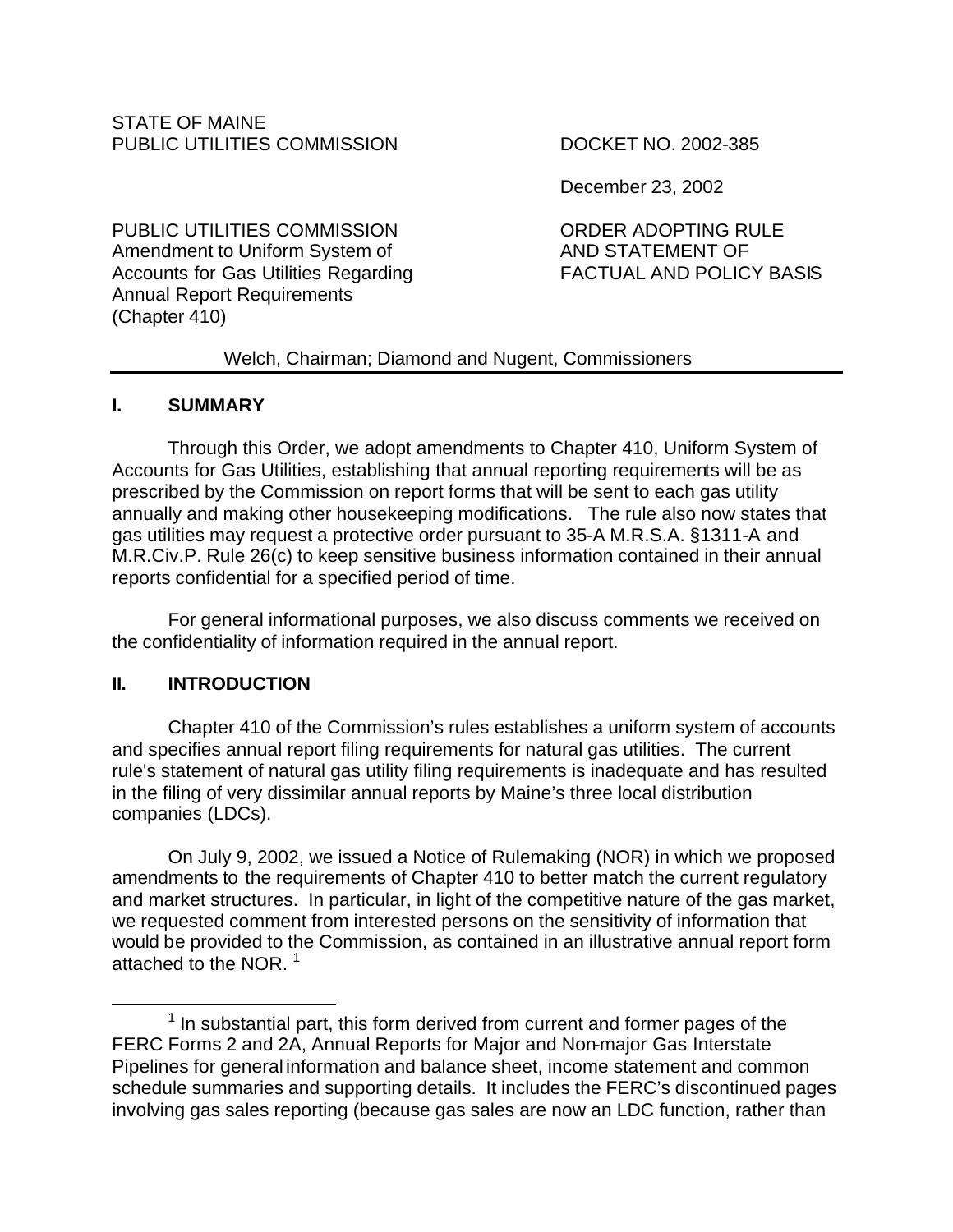Consistent with rulemaking procedures, interested persons were provided an opportunity to provide written comments on the proposed rule.<sup>2</sup> Maine Natural Gas Corporation (MNG), Bangor Gas Company, L.L.C. (BGC), Northern Utilities, Inc. (NUI), Portland Natural Gas Transmission System (PNGTS) and the Office of Public Advocate (OPA) commented on the proposed rule. These comments are discussed below.

## **III. BACKGROUND**

# A. Statutory Requirements

 Title 35-A M.R.S.A. § 504(2), entitled "Filing of information", requires that a balance sheet, together with other information as the Commission may prescribe, shall be verified by an officer or owner of the public utility and filed with the Commission three months after the accounts have been closed. Section 502(3), entitled "Blank forms furnished," states that the Commission shall prepare suitable blank forms for carrying out the purposes of this Title and shall, when necessary, furnish them to each public utility.

# B. Current Rule

 $\overline{a}$ 

The existing rule establishes uniform accounting, annual financial reporting, and auditing provisions for gas utilities. This rulemaking revises the existing rule to better match the current environment. For instance, Subpart C currently requires that each gas utility file "its annual FERC Form report" with the Commission on or before the first day of April each year. This requirement was established when there was only one natural gas LDC in Maine that, with the Commission's approval, provided annual report information on a combination of pages from both past and present FERC report forms. While this worked when Maine had one LDC, which had the documentation and resource to comply, it makes less sense now that Maine has three LDCs, each with different internal and external accounting policies and requirements.

The FERC regulates interstate pipelines, such as Maritimes & Northeast Pipeline, LLC. and Portland Natural Gas Transmission System (PNGTS), and requires annual report filings in its prescribed format. However, because Maine's intrastate natural gas utilities (i.e. LDCs) are not regulated by, or required to file annual reports with, the FERC, this requirement does not provide them with a logical or clear indication

an interstate pipeline one) as well as pages for LDCs to report on requirements from other Maine Commission rules, such as promotional and advertising activity (Chapter 830), affiliate dealings (Chapter 820), numbers of customers by class, numbers of meters by city or town, liquefied petroleum gas operations, auxiliary peaking facilities, gas purchases and industrial interruptible, off-peak and firm sales.

 $2$  Since no party requested one, we did not hold a hearing on this proposed rulemaking.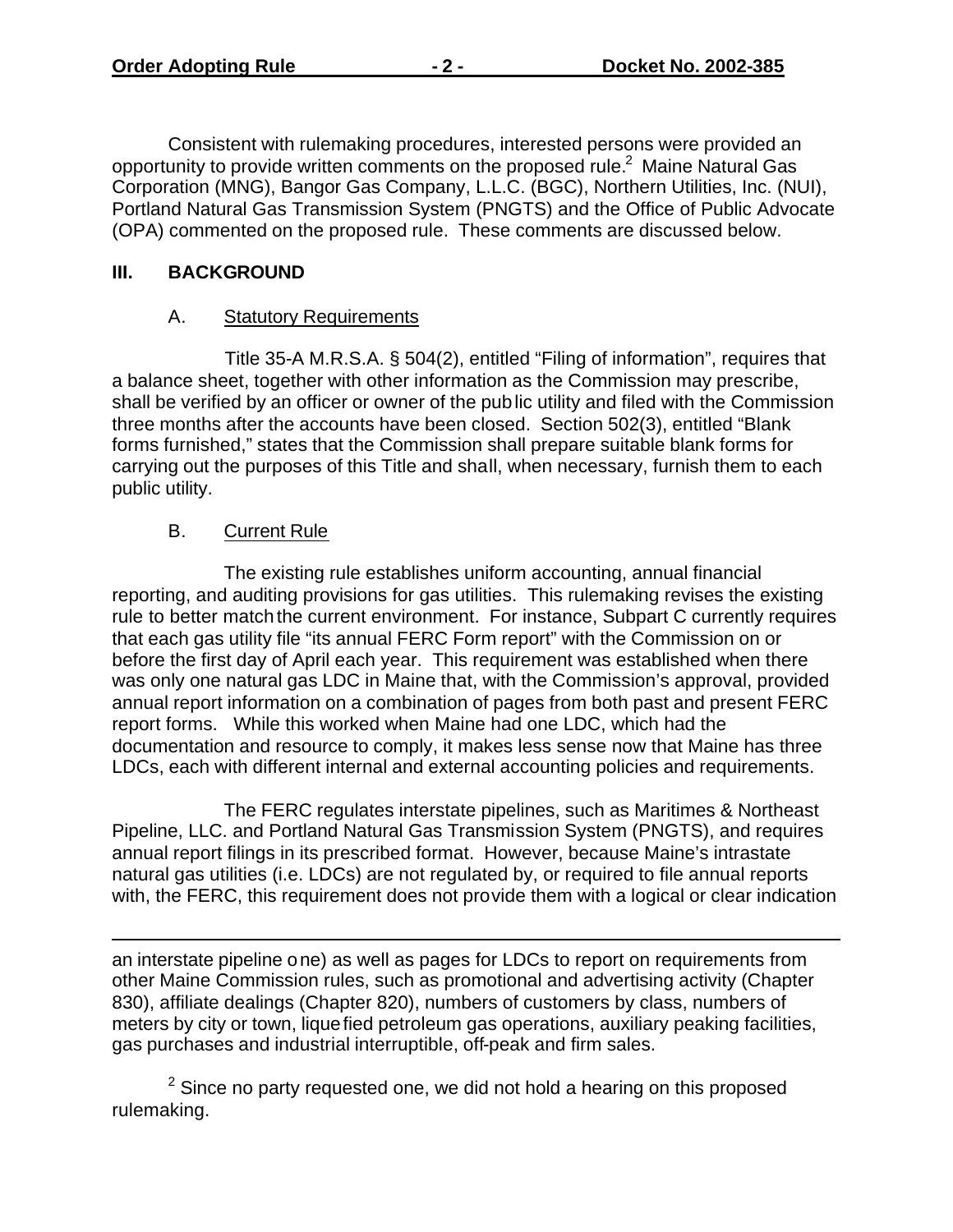of what information must be filed annually with this Commission. As a result, the filings made by each natural gas utility have varied greatly and do not provide consistent information needed for regulatory oversight. Therefore, in this rulemaking, we revise our rule to clarify the requirements. In addition, we gathered comment on the contents of a proposed form that we believe will establish clear, consistent reporting requirements for Maine's gas utilities.

## C. Confidentiality of Gas Utility Annual Report Information

Confidentiality was first raised as an issue when Maine Natural Gas (MNG, formerly CMP Natural Gas) requested that its 1999 annual report information, which includes detailed financial, system plant and customer information, be kept confidential due to the increasingly competitive nature of the natural gas industry in Maine. The Commission assigned this matter Docket No. 2000-331 and obtained comments from other LDCs and the Public Advocate in that docket. Maine's other LDCs concurred with MNG's request indicating that, for competitive reasons, the annual report information is sensitive and should be kept confidential. Accordingly, Northern Utilities, Inc. and Bangor Gas Co. requested the same treatment for their annual reports. The Hearing Examiner issued orders keeping all 1999, 2000 and 2001 annual reports filed by the LDCs confidential pending further consideration of the issue. See Invitation to Comment and Temporary Protective Order for Natural Gas Utility 1999 Annual Reports (April 13, 2000) and Protective Order Governing Local Distribution Company Annual Reports, Docket No. 2000-331 (Mar. 30, 2001) and (Mar. 29, 2002).

The comments in this docket help us understand what information Maine's natural gas utilities consider proprietary. In issuing protective orders, the Commission must balance the utility's claim of need for protective treatment to avoid harm with the public interest in having public utility information accessible to the fullest extent possible.

### **III. PROPOSED RULE CHANGES AND RELATED COMMENTS**

### A. Section 1: Applicability

Consistent with our current rulemaking practice, we have added a statement of the applicability of this rule. Maine's statutes are written broadly to include as a utility every legally authorized entity owning, controlling, operating, or managing gas plant or other facilities used for the transportation, distribution, or sale of natural gas within the State for compensation. See 35-A M.R.S.A. §§ 102(8), (9), (10) and (13). See also, Chapter 45 "Natural Gas Pipeline Utilities" and Chapter 47 "Gas Utilities." Because of the overlapping nature of the descriptions contained in these statutory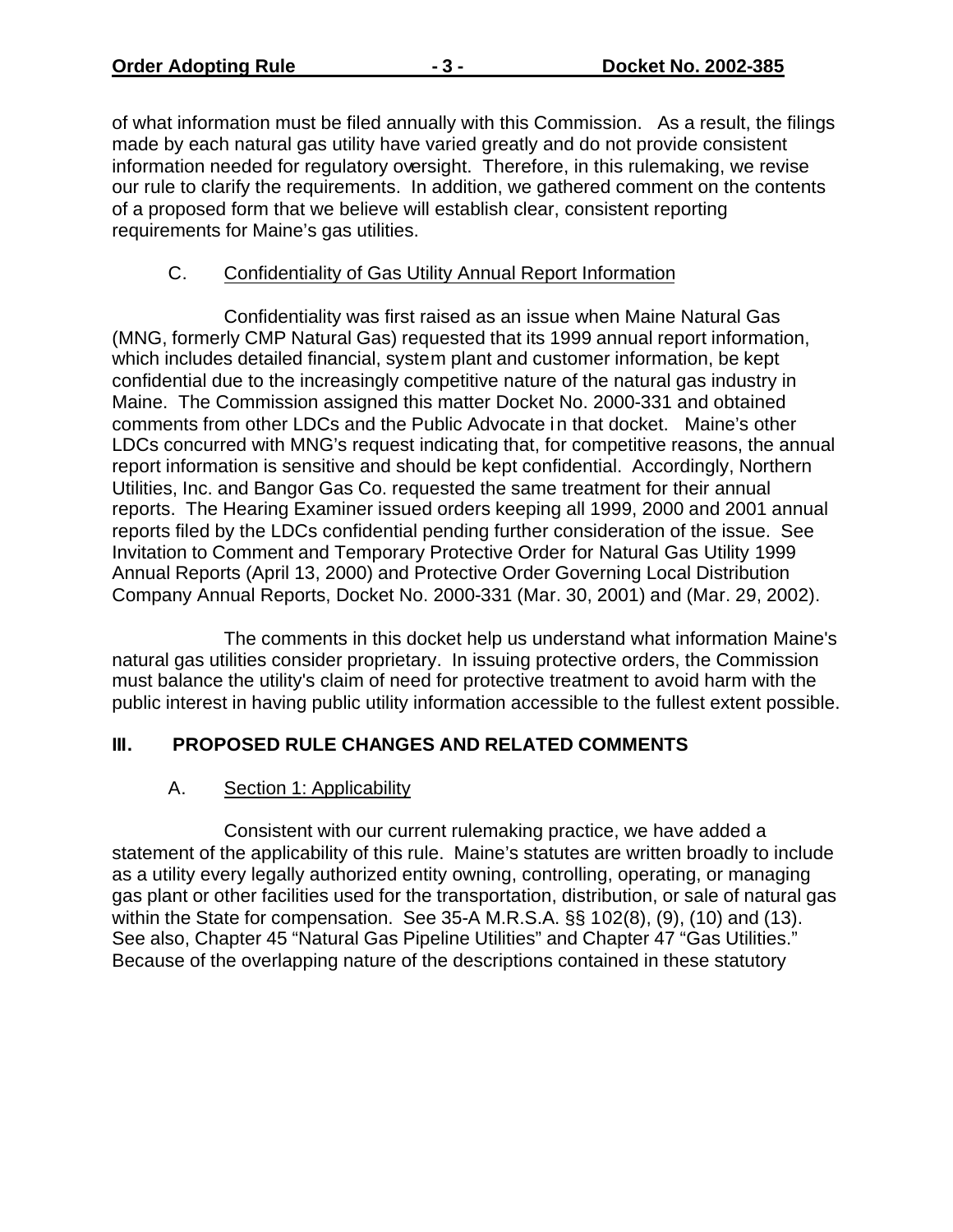provisions, we use the term "natural gas utilities" to encompass them all for purposes of this rule.  $\frac{3}{3}$ 

PNGTS objects to the rulemaking's inclusion of interstate pipelines in its applicability and reporting provisions. PNGTS argues that the Maine PUC impermissibly seeks to assert jurisdiction over interstate natural gas pipeline companies that are exclusively regulated by the Federal Energy Regulatory Commission (FERC) by requesting that federally regulated interstate pipelines file annual reports with the Maine PUC. However, PNGTS states that, in support of access to public information, it "will endeavor to provide the Commission with a copy of its filed Form 2A on or about each filing date." PNGTS maintains that in doing so, it "is not submitting to the jurisdiction of the MPUC for reporting purposes."

As stated in the Notice of Rulemaking, our annual report provision does not interfere with federal authority. We are not requiring the FERC regulated interstate pipelines to report any information not already submitted to the FERC, nor are we requiring a different format or filing date. Therefore, the language in the rule provides the least intrusive means to obtain specific information from all public natural gas utilities operating in Maine. In doing so, we are acting within our authority. PNGTS's filing, ads described in its comments, will satisfy the reporting requirement as required by this rule.

### B. Section 2: Uniform Accounting System

This section exists in the current rule and has been revised only to substitute the encompassing term "natural gas utility," for the use of one or both of the overlapping terms "gas utility" and "natural gas pipeline utility." Other than the views expressed by PNGTS, described above, we received no comments on these proposed changes.

### C. Section 3: Other Records

 $\overline{a}$ 

A section heading was created for this provision, which exists in the current rule, for organizational purposes and easier reference. It has been revised only to use the term "natural gas utility" in place of "gas utility." We received no comments on these proposed changes.

 $3$  The term "natural gas utility" also appears in 35-A M.R.S.A.  $\S$  4710, "Eminent domain," defined for purposes of that section as "an intrastate natural gas pipeline utility or a gas utility other than [propane gas utilities for which the commission's jurisdiction is limited to safety matters by] Section 4702." Our usage herein is not limited to intrastate natural gas pipeline utilities.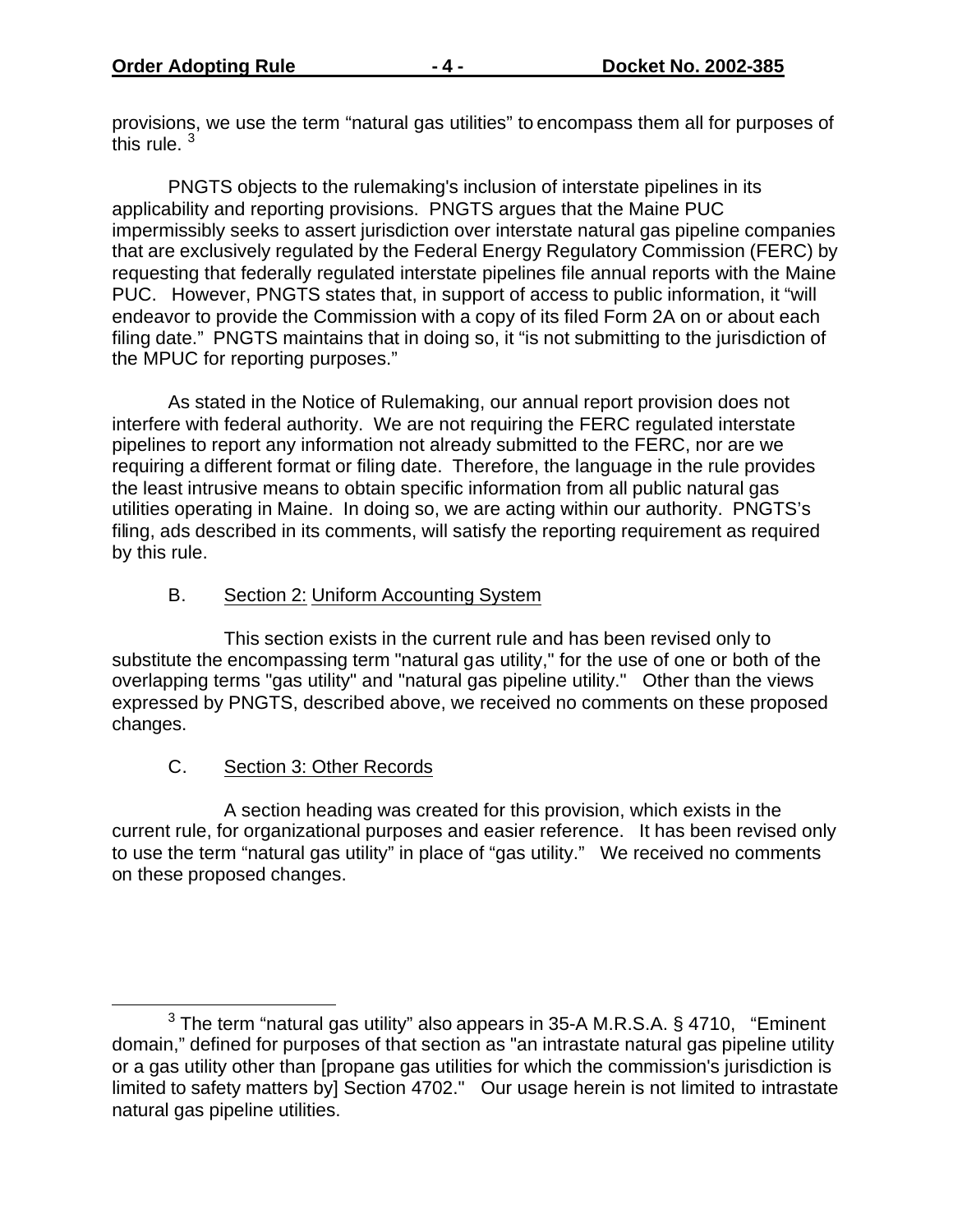$\overline{a}$ 

#### D. Section 4: Annual Reports

Section C of the current rule has been reorganized into Section 4, Subsections A, B, C and D. We received no comments on this reorganization and adopt the provisions explained below without modification.

### 1. Subsections A and B: Account Closing Date and Annual reports

 Subsections A and B are provisions contained in the current rule that have been reworded and separated into distinct subsections for organizational purposes and to improve clarity. We have omitted the reference to an "annual FERC Form" for the reasons discussed above and allow the use of a form report similar to the one attached to this rulemaking. In addition, Subsection B states that the Commission will send a blank report to each natural gas utility by January 30 each year, tracking recent Commission practice. These provisions are otherwise unchanged from the current rule.

NUI supports the Commission's efforts to standardize the annual reports that are filed by natural gas utilities in Maine stating that standardization will assist the Commission Staff with its review of all the utilities to ensure that the services provided are safe, reasonable and adequate.

We make no modification from our proposed rule.

### 2. Subsection C: Interstate natural gas pipelines

 Subsection C delineates special reporting provisions for interstate natural gas pipelines. Interstate pipelines are not explicitly addressed in the current rule. Previously, Maine's sole interstate pipeline, Granite State Gas Transmission System, which brought gas into Maine from the south to serve the state's only LDC. provided copies of its FERC form on request. $4$  We proposed that the rule hereafter state that interstate pipelines operating in Maine may file a copy of their FERC form with us or simply notify the Commission when they have filed their FERC annual report and indicate how the public may access it. As PNGTS's comments reflect, the recently

<sup>&</sup>lt;sup>4</sup> Maine's broadly worded statutory definitions of gas utility include interstate pipelines, making them subject to the state's annual reporting obligation. Title 35-A M.R.S.A. §102(8) provides that a gas utility includes "…every person…. owning, controlling, operating, or managing any gas plant for compensation within this state…." Similarly, Title 35-A M.R.S.A. § 102(10) provides that a natural gas pipeline utility includes "…every person…owning or operating for compensation within this State any pipeline, including pumping stations, storage depots and other facilities, for the transportation, distribution or sale of natural gas, or any person or corporation which has applied to the Federal Energy Regulatory Commission for a certificate of public convenience and necessity or to the Public Utilities Commission for a certificate of authorization to operate a natural gas pipeline within the state."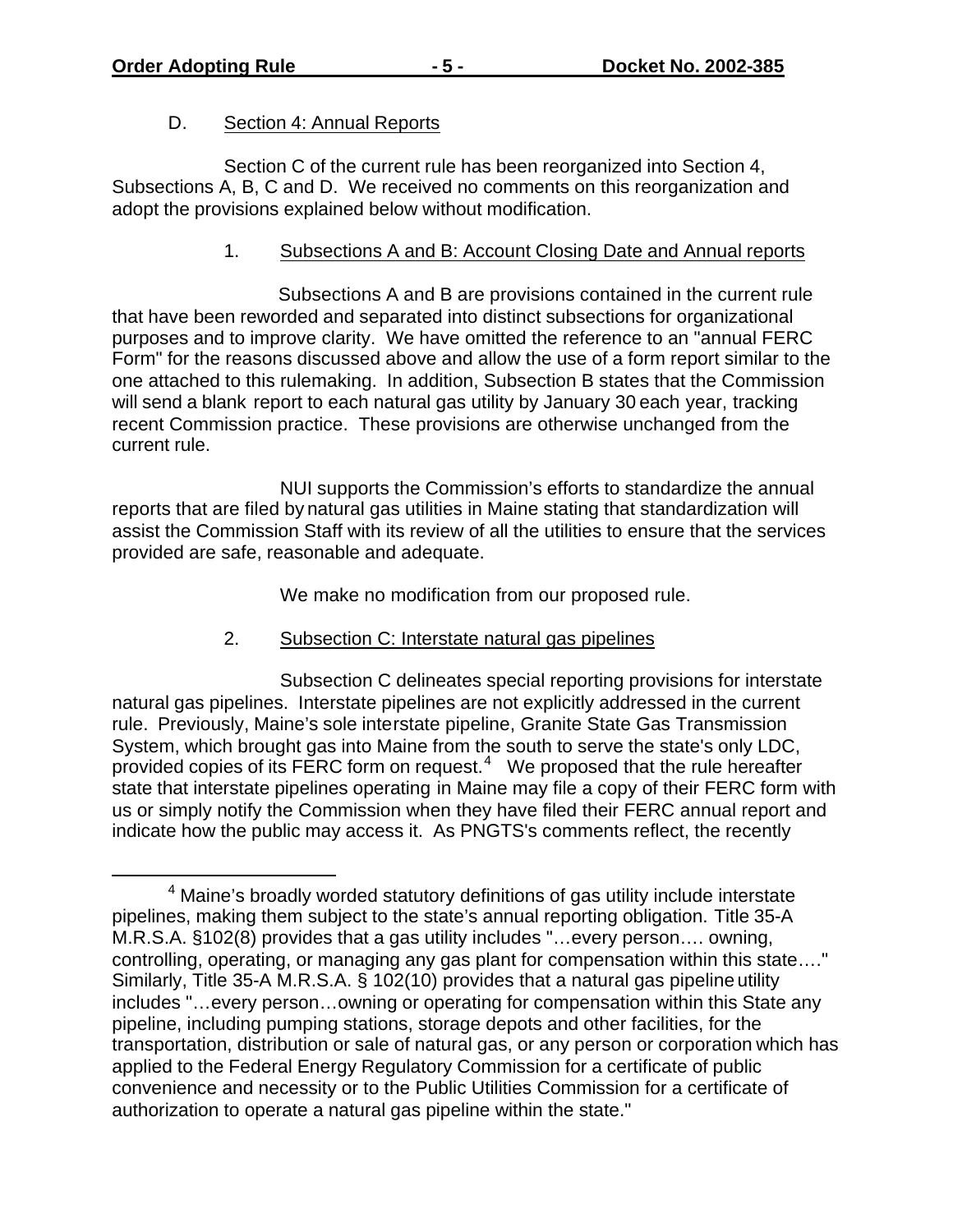constructed interstate pipelines that operate in Maine, Portland Natural Gas Transmission System and Maritimes and Northeast Pipeline, recognize the strong degree of public interest in access for Maine citizens to public information about their operations within the state and will be cooperative with this reporting provision. We have used care in drafting this provision to avoid unreasonable or onerous requirements, establishing that these entities may either file a copy of their FERC annual report with the Commission or notify the Commission when it has filed its FERC annual report with instructions on how it may be viewed or obtained. We make no modification from our proposed rule.

### 3. Subsection D: Confidential Information

Subsection D establishes the procedures that may be used by natural gas utilities to obtain protection of confidential information and requires that utilities file a redacted version of the report for public viewing. A utility may request that the Commission issue a protective order to keep certain sensitive business information confidential, i.e., not available for public viewing. We note that this request could be made either in advance of filing the annual report or simultaneous with the filing. However, in the latter case, the utility should be on notice that it will be required, in the event the information governed by the protective order differs from its request, to file a revised redacted version.

This subsection also establishes that certain basic information, such as corporate affiliation, contact information, and municipalities in which the utility serves, be considered non-confidential.

Historically, we have not kept annual reporting information confidential, consistent with the principle that public utility activities should be open to public scrutiny. Since public utilities previously were complete monopolies within defined service territories, this policy had little or no competitive ramifications. However, portions of telephone, electric and natural gas utility service have been opened to competition.

Beginning in the mid-1990's, we adopted a competitive franchise policy for gas utilities serving in Maine that subjects Maine LDCs to competition from one another for customers and service areas. See *Mid-Maine Gas Utilities, Inc*. and *Central Maine Power Company, Petition for Approval to Furnish Gas Service In and To Areas Not Currently Receiving Service,* Docket No. 96-786 (Dec. 17, 1998). In doing so, we acknowledged that gas utilities compete vigorously in Maine for both residential and commercial/industrial loads with alternative fuels, such as oil, electricity and wood. The competitive franchise policy means that natural gas utilities also compete for customers with other natural gas utilities.

In this context, we recognize that, given the degree of competition, gas utility annual report information may provide competitors with sensitive, proprietary information resulting in harm to the gas utility and its ratepayers. Thus, in this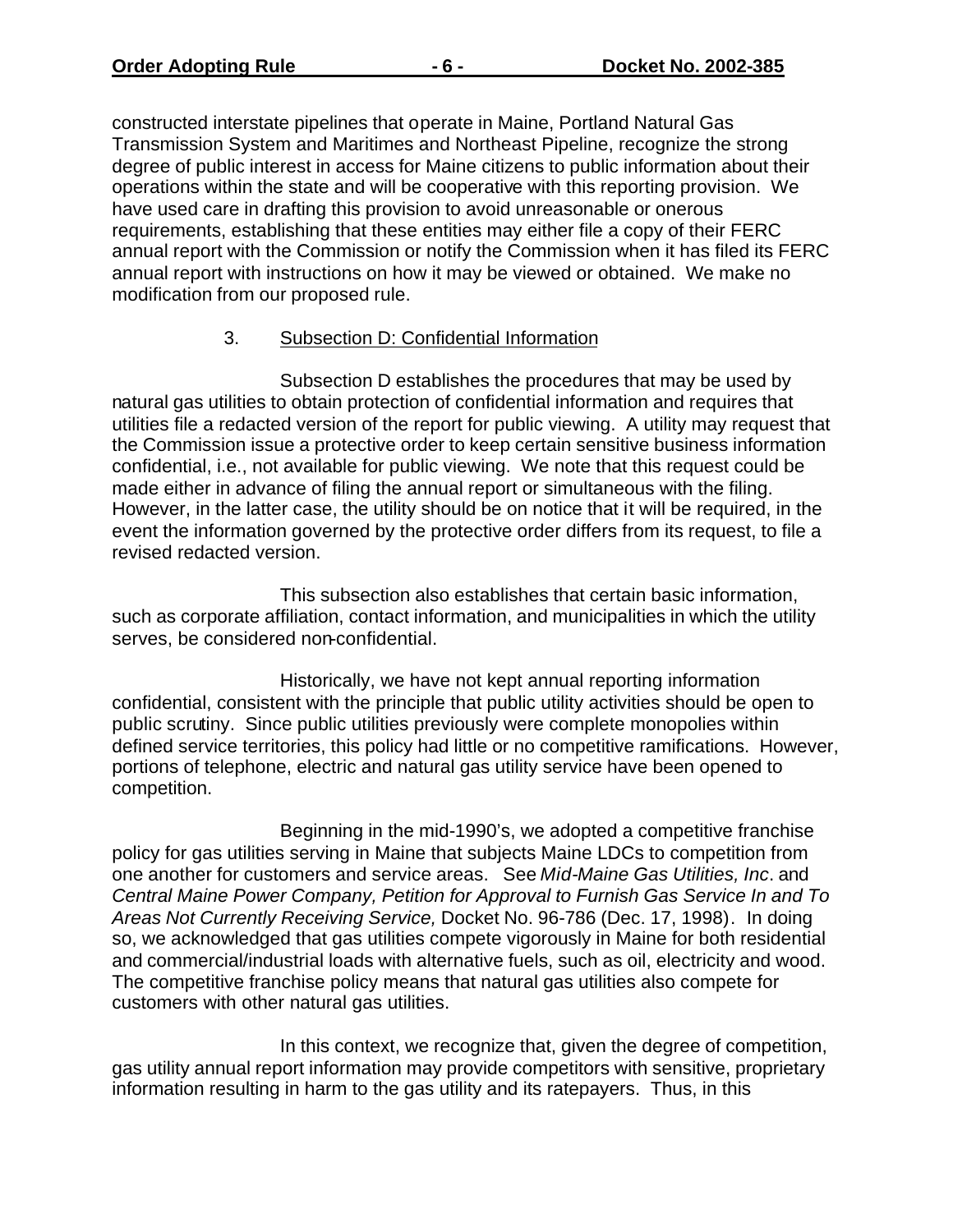$\overline{a}$ 

rulemaking we explored whether allowing full public access to sensitive annual report information is harmful to gas utilities and their customers, and, if so, how it may be best protected. We do not expect that keeping the entire annual report confidential will be warranted. It is our policy and obligation to make public utility information available to the public, unless good reason exists to keep information confidential.

We issued a proposed annual report form with our Notice of Rulemaking and requested comment on its contents, as well as on the need for confidential treatment for any of the information in the proposed form.<sup>5</sup> We invited comments on what, if any, information on the annual report should be kept confidential; why it should or should not be; and, if confidential treatment is granted, how long the information should be kept from the public.

We also invited parties to comment on our expectation that any portions of the 1999, 2000, and 2001 natural gas utility annual reports that are determined in this rulemaking not to require continued protection, but that are currently being afforded protection, would be released upon the conclusion of this rulemaking.

The OPA commented that while it recognizes that increased competition in the gas industry may give rise to legitimate concerns about the confidentiality of certain proprietary business information of gas utilities, the proposed rule goes much further than simply allowing a company to protect specific information that may be sensitive. The OPA asserted that the rule invites natural gas utilities to request blanket confidentiality for all aspects of their annual reports with the exception of just four routine informational items outlined in Section 4(D)(2). The OPA recommended that the Commission's amendment to Chapter 410 set forth only limited and specific types of annual report information that may be eligible for proprietary designation.

In our view, the revisions to Chapter 410 do not create any additional legal rights to protective treatment than the LDC's have now. Currently, a public utility may request protective treatment for information that it files with the Commission pursuant to 35-A M.R.S.A. §§1311-A and 1311-B and M.R.Civ.P. Rule 26(c). Upon receipt of such a request, the Commission will determine whether that request is warranted under the standards established in existing law.

The items identified in §4(D)(2) simply inform LDC's of items that we will not consider to be confidential because the information is not sensitive. An LDC will still

 $5$  We have omitted the requirement that natural gas utilities file system maps with their annual report, because a rulemaking we conducted in 2001 required each natural gas utility to file a copy of its system map with the Commission in specified geographic information system (GIS) format, giving us ready access to a map showing the utility's system and the areas served. See Chapter 140, Utility Service Area and Infrastructure Maps. Thus, this discussion of confidentiality pertains to financial, customer and operational, rather than facilities information.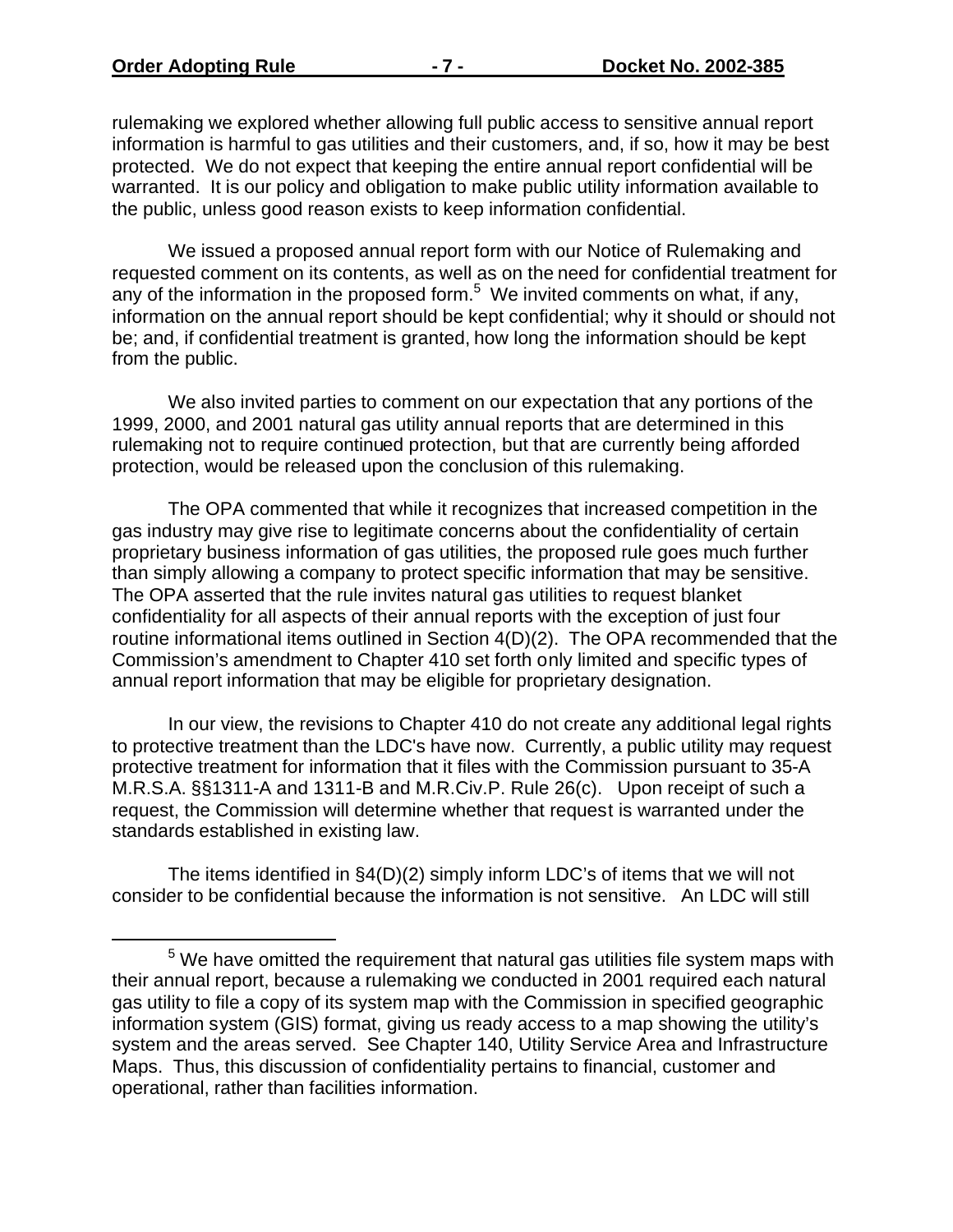$\overline{a}$ 

have to request confidential treatment, and Section 4(D)(3) requires that gas utilities file redacted versions for public disclosure.

Northern's comments indicate that it has revised its views concerning confidentiality from those expressed in Docket No. 2000-331 in which it took the position that some gas utility annual report information should be protected. It now states that it does not believe that protection of such information is necessary and that its objective in allowing the information in its annual return to remain in the public domain is simply to ensure that its customers who are paying regulated rates have the opportunity to avail themselves of the operating information and financial data that support those rates.

We appreciate Northern's willingness to make its information fully available to its customers and also to all others who may request the information from the Commission. The rule allows each LDC to determine whether it requires confidential treatment of any of its annual report information. Thus, Northern may choose to have its full report available even if other gas utilities choose to seek protective treatment of certain portions of their annual reports.<sup>6</sup>

BGC stated that, with few exceptions, the full information requested on the annual report form provided with the NOR should be kept confidential. The only information that BGC believes should be released is information that is of a general nature, such as the names of officers. BGC also believes that the information should be kept confidential indefinitely because competitors could utilize information to create trend analyses and predict BGC's future plans regarding its operations.

There are, obviously, sharp differences of view among Maine's gas LDCs. It may be the case however, that the particular circumstances of a gas utility may well support different viewpoints or make the exposure of a particular type of information more sensitive to one than to another. For example, the nature of a gas utility's rate plan or its stage of development (e.g. whether a relatively new "start-up" entity or a mature one) might influence the determination of whether certain information requires confidential treatment. A gas utility such as BGC, that operates under a non-traditional rate plan, may be able to demonstrate a greater need for protection of particular information than that demonstrated by a traditionally regulated company, or vice versa. However, as with any request for protective treatment, the Commission starts from the premise that all public utilities are responsible not only to this Commission but also to the public it serves. We must balance the possible harms and benefits of allowing public access to financial or operational information reported in the annual report. Ultimately the Commission, or its designee, will determine whether confidential treatment is warranted for information specified by each utility on the basis of the facts and arguments put forth, as well as on any established precedent.

 $6$  As noted above, when protective treatment is sought, the Commission will determine whether protection of information identified by a gas utility as sensitive is warranted. If no request is made or if the information does not require protection, as determined by the Commission, then it will not be kept confidential.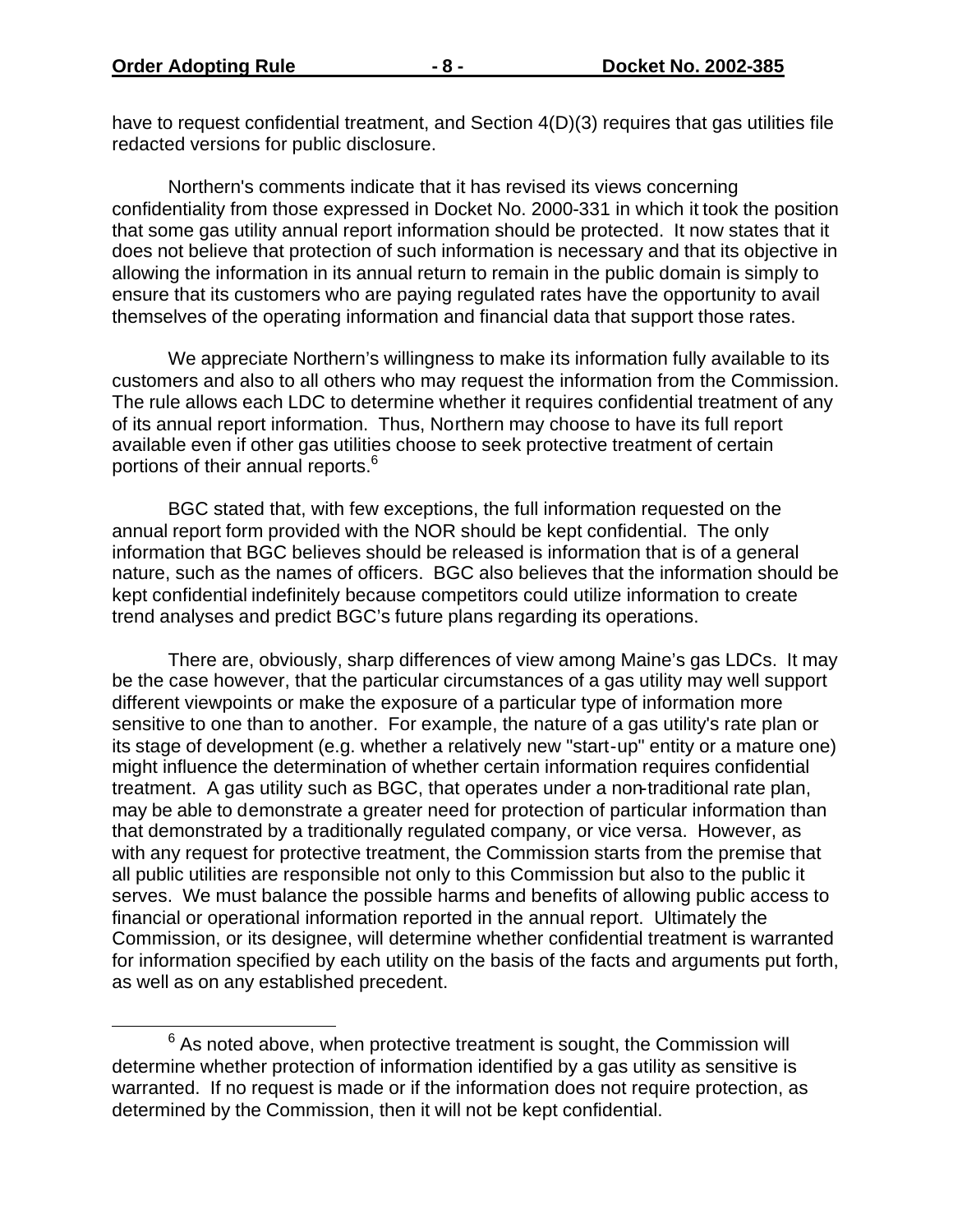MNG's comments on the confidential treatment of annual report information stakes out the middle ground in this debate. MNG states that certain of the information would allow the reader to assess the financial health of the utility, and it would not object to the release of that information. MNG does have concerns about releasing any information that provides a detailed breakdown of its customer profiles, mix and geographic concentration, or the details of gas purchases and operating revenues. MNG states that, armed with this information, competitors could determine the types of customers that MNG is seeking to attract as well as the geographic area it is focusing on (or not focusing on as the case may be).

MNG also would prefer that any confidential information be protected indefinitely; however, it recognizes that this information could become stale over time and suggested that there be a reputable presumption that the confidential business information will be protected for a period of three years from filing. The utility would then need to make the requisite showing that further protection would be necessary.

MNG also noted that the rule contemplates that the annual report form will be sent to utilities by January 30 of each year. According to MNG, while the timeframe for completion should be sufficient, if the Commission makes substantive changes to the report in the future, the form be provided earlier or the utilities be given a longer period to respond.

We find MNG's comments helpful in our review of the issue of confidential treatment.

With respect to MNG's comments on the annual report filing date and any changes to the annual report, we understand MNG's concerns and are willing to accommodate them. The date for filing of balance sheet information is a statutory requirement and cannot be waived. However, we can endeavor to issue the report form earlier than January 30 and, if necessary, grant a 30-day extension of the reporting requirement as permitted by the statute. The Commission requires the gross revenue information by April 1 to meet its statutory requirements for assessments, and therefore, requires all utilities to provide at least this information by April 1 regardless of any extensions granted for remaining annual report information.

Because we believe that the proposed rule already appropriately accommodates the concerns expressed in the comments, we have made no modification from our proposed rule on the confidentiality provisions discussed above.

#### E. Section 5: Audits

Chapter 710 of the Commission's Rules establishes utility auditing requirement details. We proposed to eliminate duplicate provisions in this rule, inserting instead a simple reference to Chapter 710 for this aspect of utility accounting regulation. We received no comment on this change and make no modification.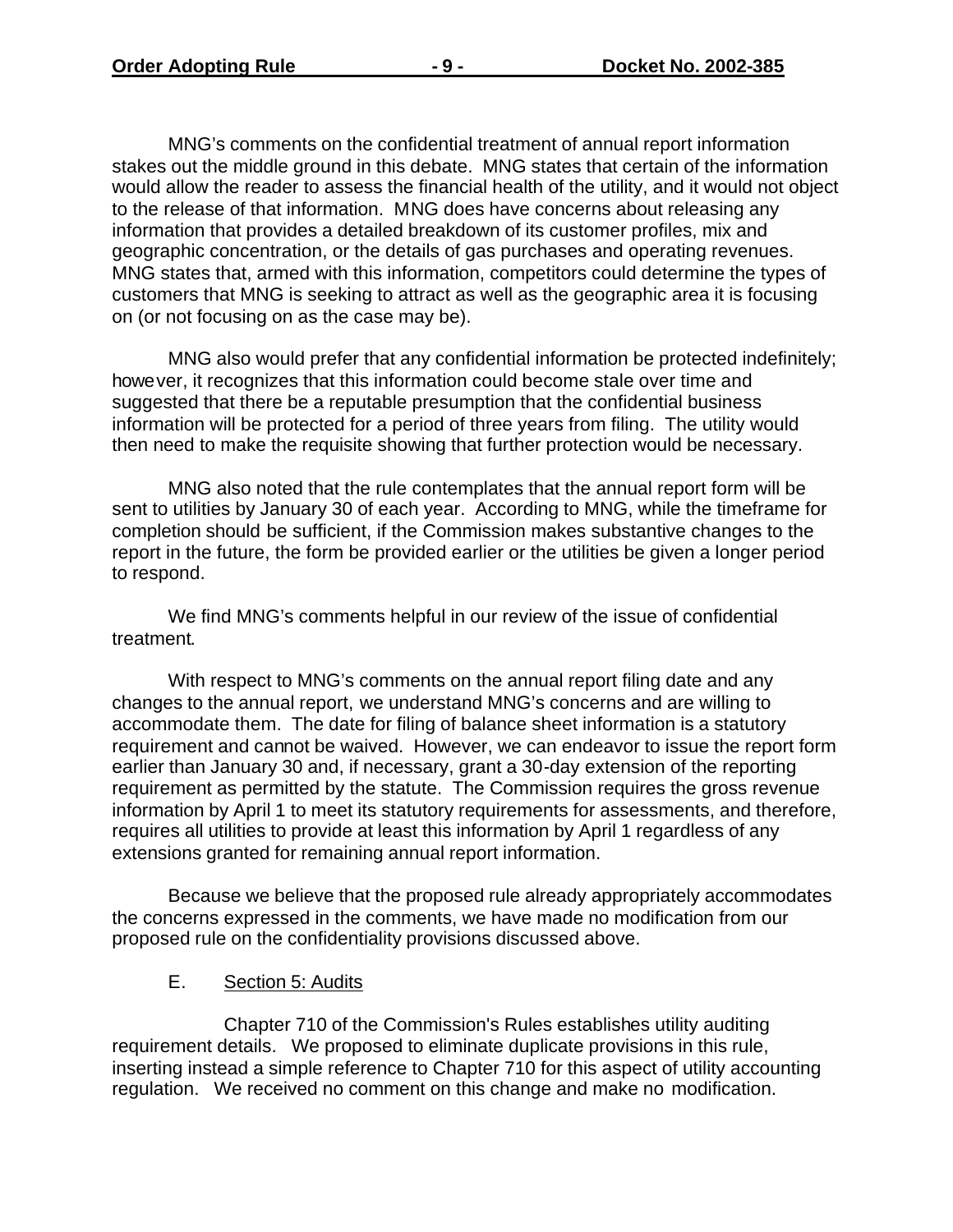#### F. Section 6: Waiver

We proposed to revise this section to conform the language to other Commission rules. We received no comment on this change and make no modification.

In accordance with 5 M.R.S.A. § 8057-A (1), we invited all interested persons to comment on the fiscal impact of this rule. We received no comments on this matter.

Accordingly, we

### O R D E R

1. That the attached Chapter 410, Uniform System of Accounts for Gas Utilities, is hereby adopted;

2. That the Administrative Director shall file the adopted Rule and related material with the Secretary of State in accordance with 5 M.R.S.A. § 8053(5); and

3. That the Administrative Director shall notify the following that the Commission has adopted the attached rule:

A. All natural gas utilities operating in the State;

 B. All persons on the Commission's subscriber list who have requested notice of rulemakings;

 C. The Bureau of Operations, Elections and Commissions of the Office of the Secretary of State;

D. The Secretary of State for publication in accordance with 5 M.R.S.A. § 8053(5); and

4. That the Administrative Director shall send copies of this Order and the attached rule to the Executive Director of the Legislative Council, 115 State House Station, Augusta, Maine 04333-0015 (20 copies).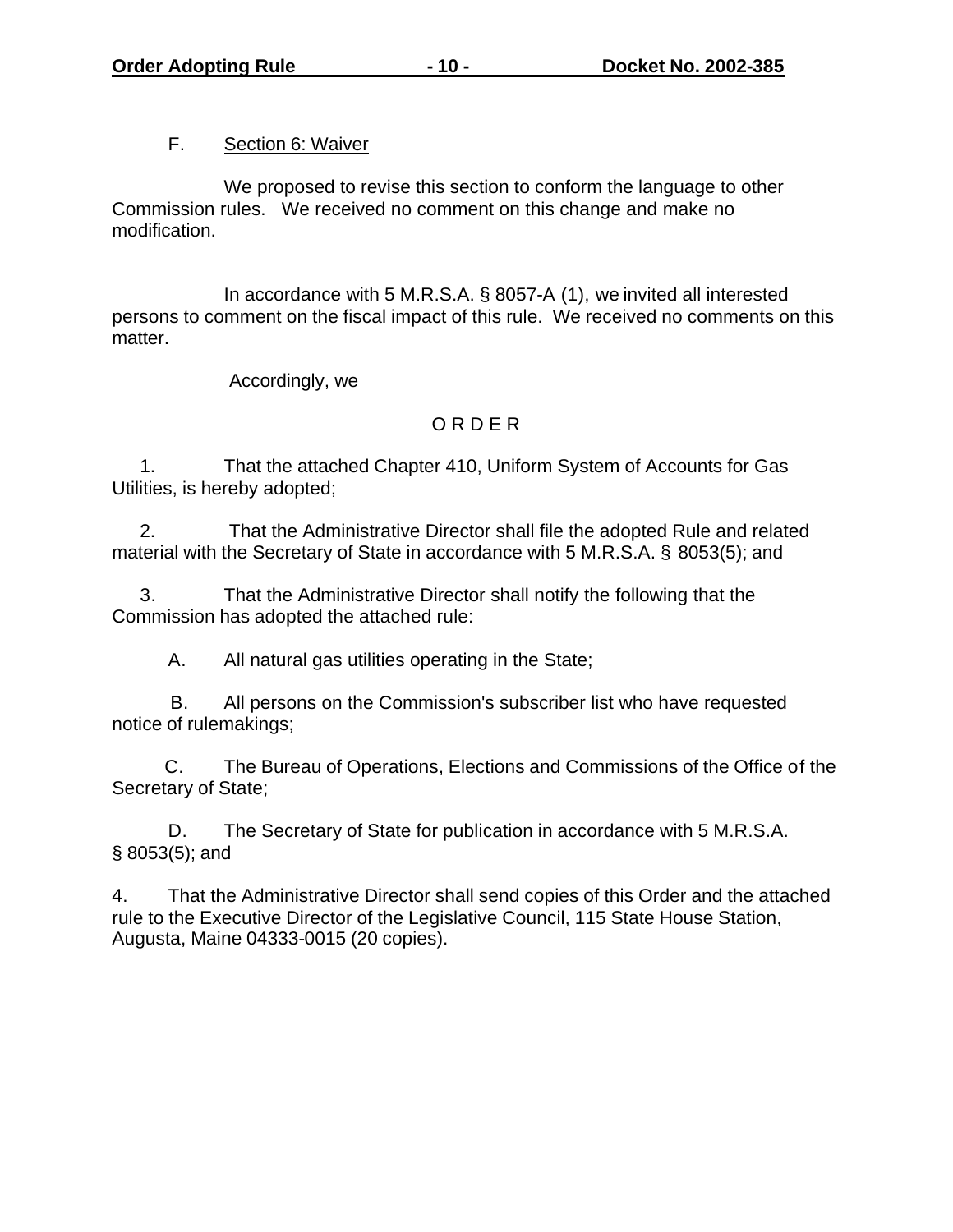Dated at Augusta, Maine, this 23<sup>rd</sup> day of December, 2002.

BY ORDER OF THE COMMISSION

\_\_\_\_\_\_\_\_\_\_\_\_\_\_\_\_\_\_\_\_\_\_\_\_\_\_\_\_\_\_\_ Dennis L. Keschl Administrative Director

COMMISSIONERS VOTING FOR: Welch

 Nugent Diamond